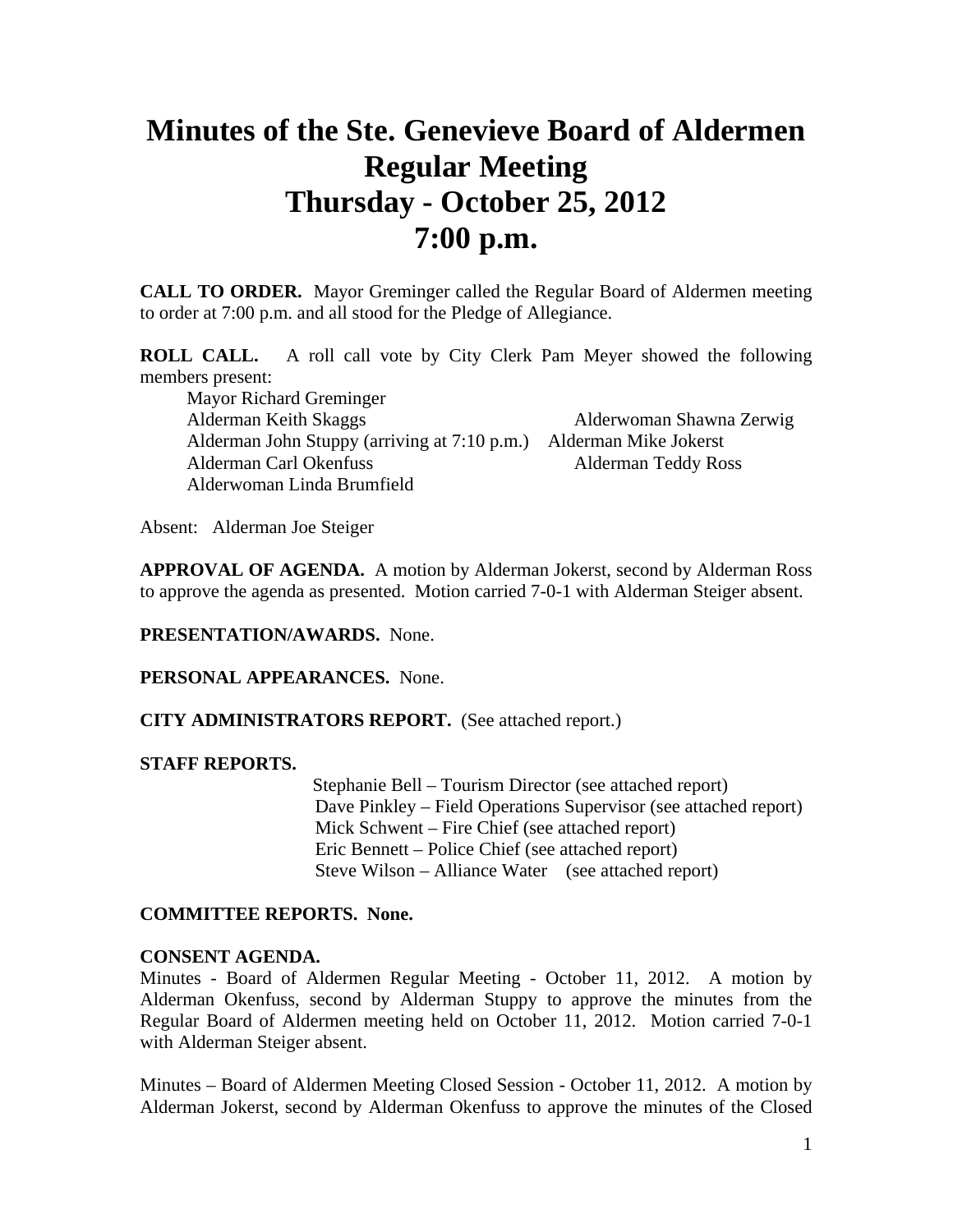Session Meeting of October 11, 2012. Motion carried 7-0-1 with Alderman Steiger absent.

Financial Report – September, 2012. A motion by Alderman Okenfuss, second by Alderman Skaggs to approve the September 2012 Financial Report. Motion carried 7-0-1 with Alderman Steiger absent.

# **OLD BUSINESS.**

**BILL NO. 3894** AN ORDINANCE APPROVING CHANGE ORDER #1 IN THE AMOUNT OF \$ 3,340.00 AND A FINAL CONTRACT AMOUNT OF \$156,613.00 ON THE CONTRACT WITH JOKERST, INC. OF STE. GENEVIEVE, MISSOURI FOR THE WESTWOOD DRIVE IMPROVEMENTS PROJECT.  $2^{ND}$  READING. A THE WESTWOOD DRIVE IMPROVEMENTS PROJECT.  $2^{ND}$  READING. A motion by Alderman Skaggs, second by Alderwoman Zerwig, Bill No. 3894 was placed on its second and final reading, read by title only, considered and passed by a roll call vote as follows: Ayes: Alderman Skaggs, Alderwoman Zerwig, Alderman Stuppy, Alderman Jokerst, Alderman Okenfuss, Alderwoman Brumfield, and Alderman Ross. Nays: None Absent: Alderman Steiger. Motion carried 7-0-1. Thereupon Bill No. 3894 was declared Ordinance No. 3832 signed by the Mayor and attested by the City Clerk.

# **NEW BUSINESS**

**BILL NO. 3895.** AN ORDINANCE CALLING FOR THE GENERAL ELECTION OF OFFICERS OF THE CITY OF STE. GENEVIEVE, MISSOURI TO BE HELD APRIL 2, 2013 AND PROVIDING NOTICE TO THE GENERAL PUBLIC.  $1^{ST}$ READING. A motion by Alderman Jokerst, second by Alderwoman Brumfield, Bill No. 3895 was placed on its first reading, read by title only, considered and passed with a 7-0-1 vote of the Board of Aldermen with Alderman Steiger absent.

**BILL NO. 3896.** AN ORDINANCE AMENDING ORDINANCE "3824", SECTION 1 (b.)  $1<sup>st</sup> READING.$  A motion by Alderman Skaggs, second by Alderman Ross, Bill No. 3896 was placed on its first reading, read by title only, considered and passed with an 7- 0-1 vote of the Board of Aldermen with Alderman Steiger absent. A motion by Alderman Okenfuss, second by Alderman Skaggs to proceed with the second and final reading of Bill No. 3896. Motion carried 7-0-1 with Alderman Steiger absent. A motion by Alderwoman Brumfield, second by Alderman Skaggs, Bill No. 3896 was placed on its second and final reading, read by title only, considered and passed by a roll call vote as follows: Ayes: Alderman Skaggs, Alderwoman Zerwig, Alderman Stuppy, Alderman Jokerst, , Alderman Okenfuss, Alderwoman Brumfield, and Alderman Ross. Nays: None Absent: Alderman Steiger. Motion carried 7-0- 1. Thereupon Bill No. 3896 was declared Ordinance No. 3833 signed by the Mayor and attested by the City Clerk.

## **PUBLIC COMMENTS** – None.

**OTHER BUSINESS.** Alderman Okenfuss asked if progress is being made toward the ten points Mr. Toma had identified during the joint meeting with the Landmarks and Board of Aldermen. Mr. Toma told the Board Members that a change in the